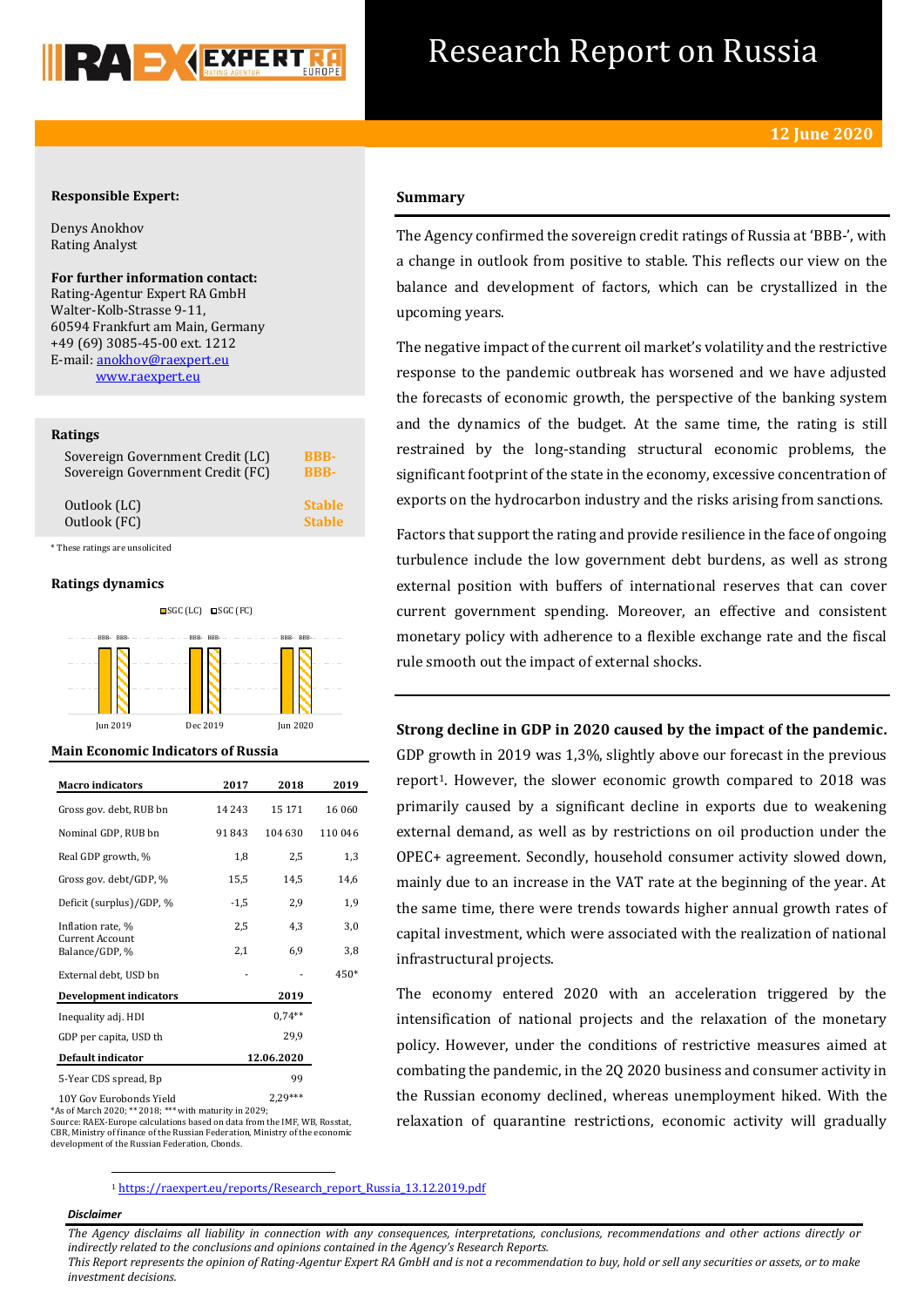#### **Graph 1:** Macroeconomic indicators, %



Source: RAEX-Europe calculations based on data from the IMF

**Graph 2:** Monetary policy metrics, %



Source: RAEX-Europe calculations based on data from the Rosstat and CBR

**Graph 3:** Fiscal budget dynamics, % of GDP



Source: RAEX-Europe calculations based on data from the IMF and Ministry of finance of the Russian Federation

recover, however, the projected year-end GDP contraction could be of up to 5%-6% (see graph 1). Prospects for growth will largely depend on the timeliness, size, and effectiveness of the implementation of measures to support the economy, which according to various estimates will amount to 3% to 5% of GDP.

**Effective and consistent monetary policy of the Central Bank of Russia (CBR) supports macroeconomic stability.** Annual inflation slowed to 3% in 2019 after the effect of the VAT increase was exhausted, as well as supported by a reduction of food prices' pressure, RUB appreciation and fading domestic demand. This forced the CBR to gradually make a transition to an easing cycle, which continued in 2020 amid the disinflationary effects of weaker demand. As a result, as of 4M 2020 the key rate has been cut by 75 b.p. down to to 5,5% (see graph 2). With disinflation risks prevailing, mainly due to the uncertainty surrounding the coronavirus pandemic in Russia and globally, the CBR is likely to continue the easing. We expect that decisions on the direction of monetary policy vector will be balancing between the need to stimulate economic growth and keeping annual inflation within a 4% target.

**Government finances: transition from surplus to deficit on the back of falling revenues and stimulus policies.** The general government budget surplus reached 1,9% of GDP in 2019, due to a strong non-oil revenue growth, which compensated the decline in oil and gas revenues combined with the ruble appreciation, while expenditures grew by 9% y-o-y fostered by stimulus fiscal policy, aimed to expand capital expenditures of the government in the 2H 2019 (see graph 3). The non-oil and gas deficit continued to decline to 5,3% of GDP in 2019, compared to 7,9% in 2017.

The budget for 4M 2020 was in surplus, although it was primarily facilitated by the transfer of funds from the National Wealth Fund (NWF) as a part of the deal with Sberbank shares<sup>2</sup>. Meanwhile, the budget revenues are stagnating and continuing to decline. Moreover, the anticrisis package adopted so far includes a number of measures to reduce tax revenues. On the contrary, budget expenditures are expected to be increased in order to finance anti-crisis measures. Despite the worsening state of the federal budget, the continued building up of the NWF reserves is encouraging. The volume of the fund was estimated at 11% of GDP as of April 2020, and funds exceeding 7% of GDP can be used to support public spending. However, the ability to use this resource is strictly limited by the current budget rule and can only compensate for the shortfall of the oil related revenues. In 2020, we anticipate a transition from a surplus to a

<sup>2</sup> The Sberbank ownership transfer from the CBR to the government for RUB 2,14 tn, was paid for from the National Wealth Fund, forming CBR profit, and then transferred back to the Fiscal budget in the form of revenue.

#### *Disclaimer*

 $\overline{\phantom{a}}$ 

*The Agency disclaims all liability in connection with any consequences, interpretations, conclusions, recommendations and other actions directly or indirectly related to the conclusions and opinions contained in the Agency's Research Reports. This Report represents the opinion of Rating-Agentur Expert RA GmbH and is not a recommendation to buy, hold or sell any securities or assets, or to make investment decisions.*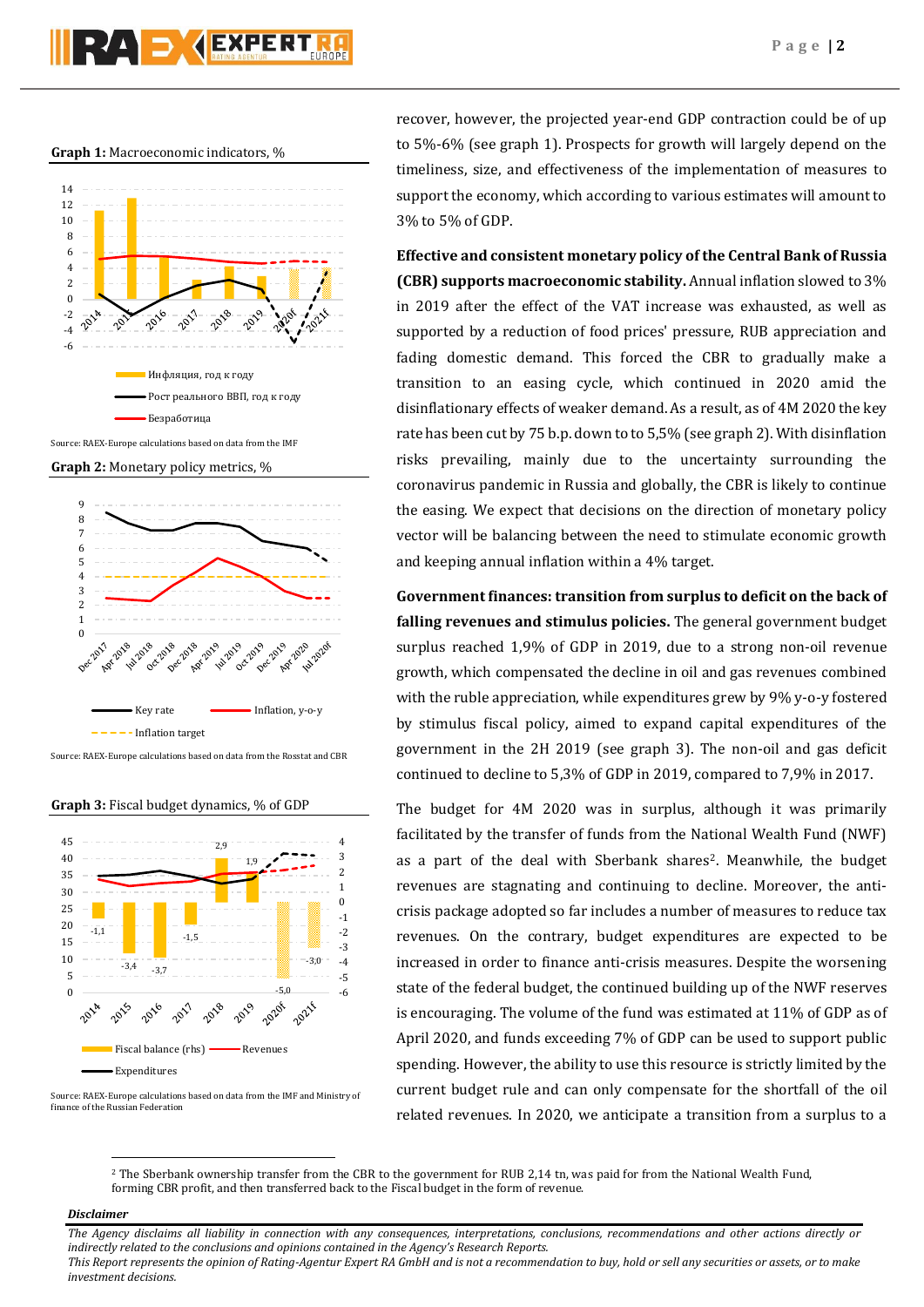# PZA S ZEXPERT

**Graph 4:** Government debt dynamics, %



Source: RAEX-Europe calculations based on data from the IMF, CB and Ministry of finance of the Russian Federation





Source: RAEX-Europe calculations based on data from IMF and WB

#### 580 80 78 560 76 540 74 520 72 500 70 480 68 460 66 440 64 420 62 400 60 **B** 28 **B** 2019 **Prov** 19 **Plus** 2014 **Puge 19 Poct** P **Precise B** 002.78 **P. 2010** International reserves, USD bn Exchange rate RUB/USD (rhs)

**Graph 6:** International reserves and FX-rate

Source: RAEX-Europe calculations based on data from CBR

budget deficit that may exceed 5% of GDP, but the scale of its widening will depend on the amount of funds allocated to finance anti-crisis activities.

**Government debt is at a low level and with a favorable structure.** Although in 2019 both external and internal debt rose by 11% and 10% respectively, gross government debt amidst ruble appreciation increased only slightly and maintained at 14,6% of GDP and 40,7% of budget revenues at the end of 2019 (see graph 4). The share of FX debt is only 21,3%, as of 1 January 2020, which poses low exposure to currency risk. In addition, the debt structure remains favorable by maturity, with the share of short-term liabilities up to one year being 7,1% of gross government debt in 2020. The low level of debt creates a wide space for the government to maneuver and mobilize additional financial resources to cover the shortfall in budget revenues and implement anti-crisis measures to support the economy. The main source of new sovereign borrowings remains the issue of domestic government bonds, and we project a moderate rise in the new borrowings in this market. At the same time, we expect the conservative debt policy, which is determined by the budget rule framework, to remain in place.

**External position maintains resistance to shocks.** The current account surplus contracted to 3,8% of GDP in 2019, versus 6,8% in 2018 (see graph 5), influenced by two factors. Firstly, in regard to the trade balance, exports declined owing to lower world prices for hydrocarbons and metals, while imports, on the contrary, expanded supported by the strengthening RUB. Secondly, there was an outflow of investment income as Russian companies increased dividend payments to foreign investors. In 2020, the trade surplus continues to shrink more sharply as a result of the fall in exports of goods caused by a significant drop in world prices and an overall worsening of external demand amidst the pandemic. We expect a negative current account balance for this year, including outflows, on investment accounts related to dividend payments.

Nevertheless, Russia's external position remains resilient, supported by the accumulated international reserves, estimated at USD 566 bn as of May 2020 (see graph 6). The expected worsening of the fiscal position is also protected by the conservative budget rule, under which the government will compensate for the deficit from the NWF, which as of April 2020 amounted to 11% of GDP. Additionally, the budget rule mechanism smooths out RUB fluctuations in the case of price volatility in the oil market and has a stabilizing macroeconomic effect.

**The banking system is being tested for strength.** In 2019, the banks' soundness strengthened and the sector continued to improve in terms of profitability and capitalization, while the number of market participants

#### *Disclaimer*

*The Agency disclaims all liability in connection with any consequences, interpretations, conclusions, recommendations and other actions directly or indirectly related to the conclusions and opinions contained in the Agency's Research Reports.*

*This Report represents the opinion of Rating-Agentur Expert RA GmbH and is not a recommendation to buy, hold or sell any securities or assets, or to make investment decisions.*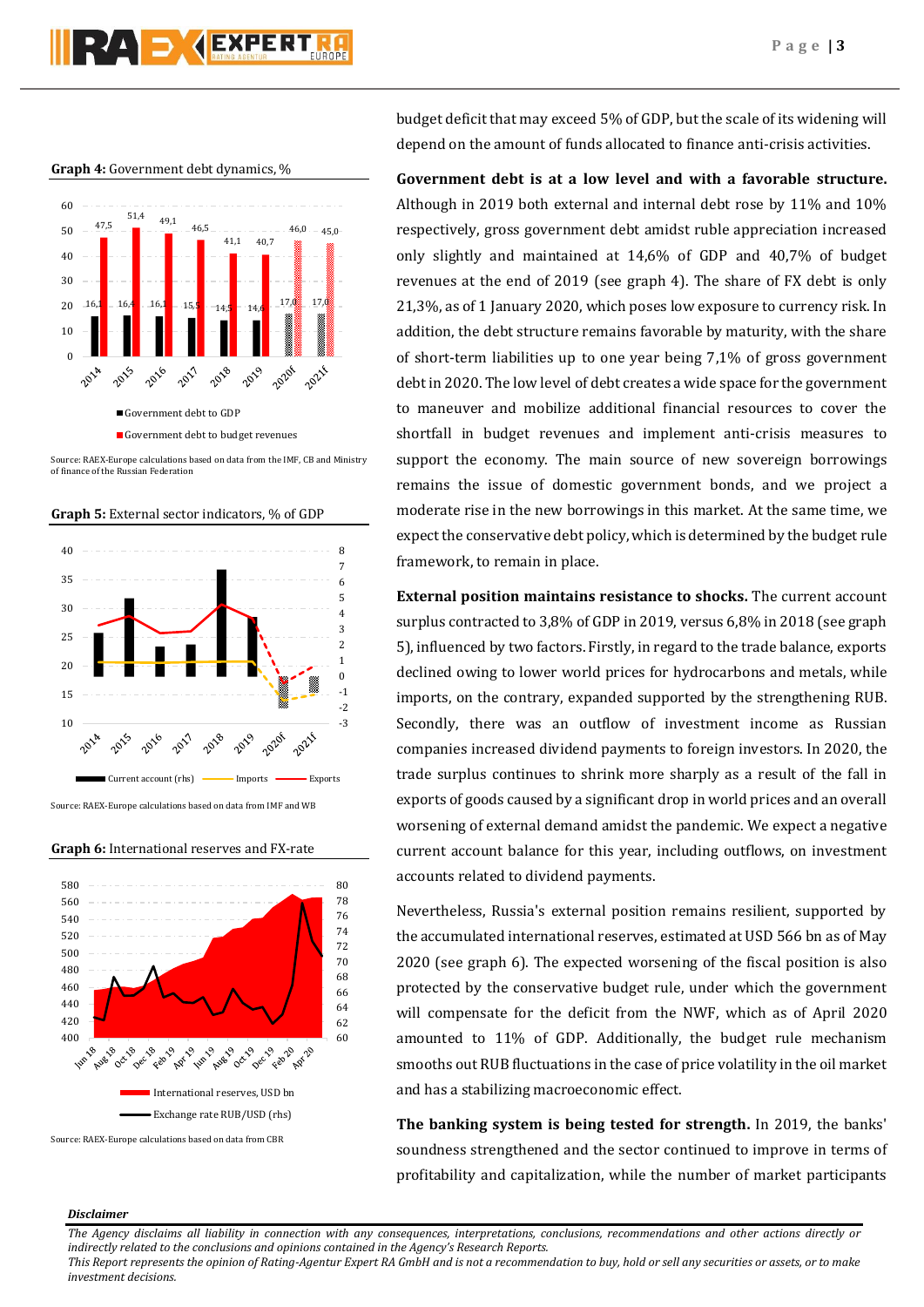**Graph 7:** Financial soundness indicators, %



Source: RAEX-Europe calculations based on data from the CBR. \*The share of loans classified as  $4<sup>th</sup>$  and  $5<sup>th</sup>$  quality categories according to the CBR regulation <sup>1</sup> and 5<sup>th</sup> quality categories according to the CBR regulation (two categories with the lowest credit quality) was used as a proxy for the indicator "Share of bad loans in total loans".

continued to shrink. Banks' total assets increased by 2,7%, supported by lending activities, which led to a 4,6% increase in the total loans of the sector in 2019, mainly due to the expansion of the retail segment. However, the low domestic credit-to-GDP ratio, which we estimate at 54,7% in 2019, reflects the weak inclusion of the financial sector regarding the corporate sector.

By the beginning of 2020, the banking sector had a more favorable quality of its loan portfolio, with the level of NPLs decreasing to 9,3% as of December 2019 against 10,1% a year earlier (see graph 7). The expansion of unsecured consumer lending began to slow down under the influence of restrictive measures of the CBR. However, in 2020 we expect an increase in NPLs due to worsening financial situation and customer defaults caused by the impact of the pandemic, as well as lower export revenues. To compensate for the consequences of the loan portfolio deterioration, the CBR responded by introducing a relaxation in the provisioning for restructured loans, and this year banks have already restructured 5% of sector loans as of June 2020 according to the CBR estimates.

ROA and ROE in the banking sector strengthened to 2,2% and 19,7% in 2019, although the improved profitability was partly due to one-off adjustments associated with the IFRS 9 introduction. We expect the banks to generate lower net profits in 2020 in the face of interest income shortfalls. The next factor supporting the banking sector's resistance to current risks and uncertainties is the level of the bank's capitalization and liquidity. The regulatory capital adequacy strengthened to 12,2% as of March 2020, whereas the minimum threshold for systemically important banks is 11,5%. Besides the accumulated macro-prudential buffers, banks also have a significant capital stock, which according to the CBR's estimates, constitutes 5% of the sector's assets. Despite the structural surplus of liquidity in the sector, the regulator prudently launched 1-month and 1-year REPO auctions and softened short-term liquidity requirements for systemically important banks.

**International sanctions constrain the credit rating.** We continue to assess the potential of risks' materialization arising from sanctions as moderately strong, weighing on Russia's credit ratings. The threat of sanctions remains as in late 2019, the U.S. imposed additional sanctions on Nord Stream-2. In addition, sanctions packages for new public debt, state banks and the energy sector are still under discussion of the US Congress.

*Disclaimer* 

*The Agency disclaims all liability in connection with any consequences, interpretations, conclusions, recommendations and other actions directly or indirectly related to the conclusions and opinions contained in the Agency's Research Reports.*

*This Report represents the opinion of Rating-Agentur Expert RA GmbH and is not a recommendation to buy, hold or sell any securities or assets, or to make investment decisions.*